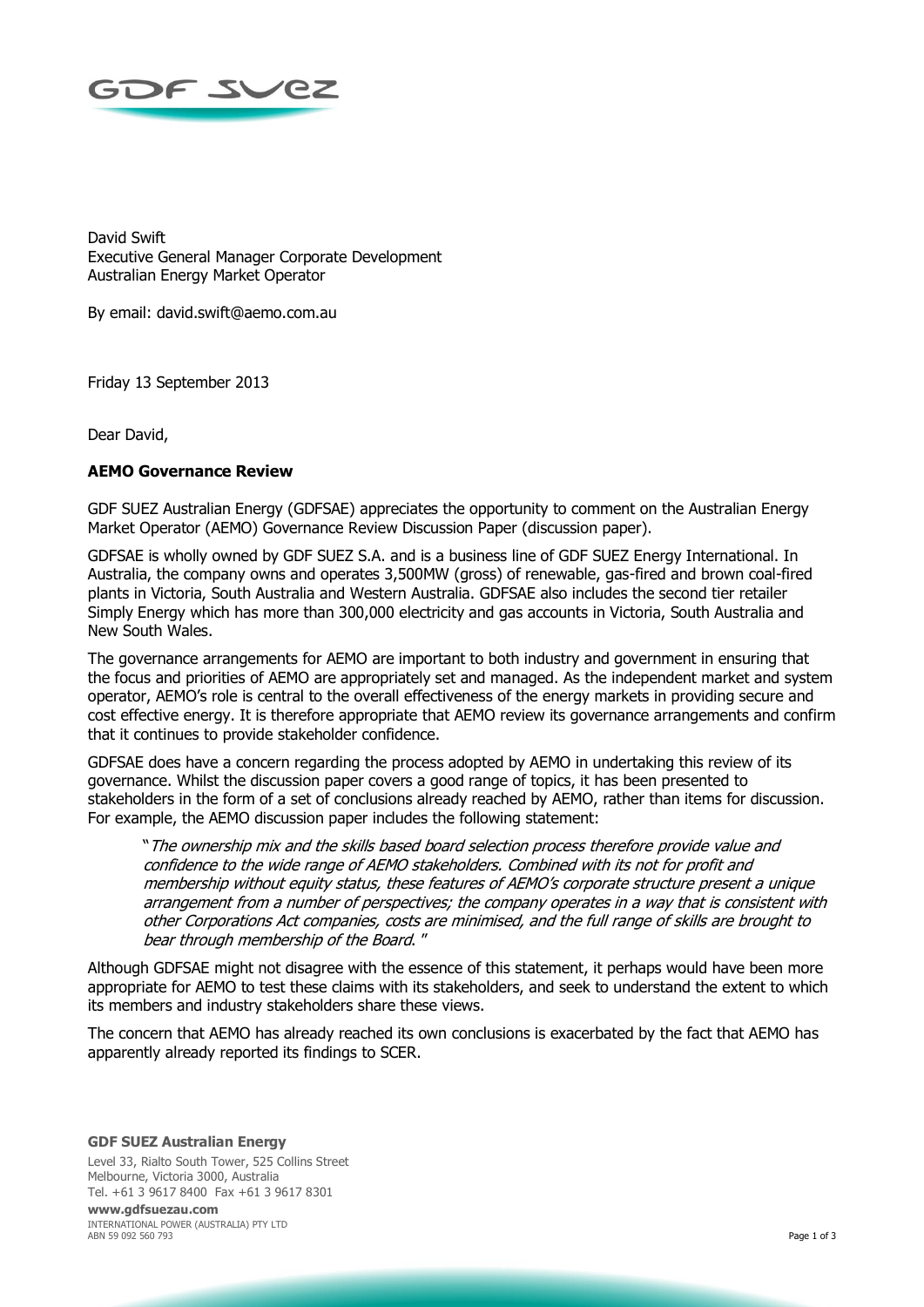

GDFSAE would have preferred a more inclusive process, which could have included a discussion paper outlining possible issues for comment, rather than conclusions reached.

GDFSAE have considered the points raised in the discussion paper, and provide the following comments as items for further consideration by AEMO.

## **Length of director term:**

AEMO has proposed that the term of appointment for a director be increased. The main driver for this proposal seems to be that it takes some time for directors to come up to speed, and that it is therefore necessary for new directors to take some time to develop their knowledge. However the AEMO director skill matrix requires that directors have a mix of skills and experience, including NEM experience.

A longer appointment term could lead to a lack of energy and inspiration and reduced prospects for injection of new ideas to the board.

The implications for the board chair need to be carefully considered. Currently a director can be the chair for two terms of three years duration. If the AEMO proposals are implemented to increase the appointment term, the chair's term may be longer than at present. Consideration should be given to whether the chair should be rotated more frequently to ensure a fresh approach.

### **Selection Panel Process:**

GDFSAE is generally supportive of the suggested changes to the appointment process, which would result in less reliance on a government appointed SCER panel. Having the board or a board committee propose nominations to the members for appointment may provide a more suitable industry / government balance.

#### **Skills matrix:**

The suggested addition to the matrix of skills and experience relating to customer interests may need further consideration. The core essential competencies such as power system and financial competence must not be compromised, as these are fundamental to providing stakeholders with the confidence that the energy markets are being well and objectively managed.

Consumer interests are increasingly well represented in the energy markets with the AER and SCER consumer groups having being established. It is not clear why AEMO needs to mirror these new groups by adjusting its board skills and experience. AEMO's core objective (to advance the NEO) should adequately meet consumer interests.

The proposed additional skills and experience relating to network businesses and IT systems should also be carefully considered. While it is acknowledged that AEMO is also a TNSP, the AEMO director skill matrix already includes a skill relating to IT, and the existing item for knowledge of the NEM and Gas markets may be sufficient to cover relevant network issues. It is preferable that the AEMO board avoid appointing directors with a focus on single issues, be it networks or consumers or IT.

#### **Independent director:**

The suggested change to slightly relax the definition of an independent director so that it more closely aligns with the ASX corporate governance literature would tend to create a larger pool of potential candidates, which is desirable. It also appears that the existing conflict of interest procedures are effective, so it may be reasonable to relax the definition as suggested.

#### **Ownership:**

AEMO has not proposed changes to the existing 40% / 60% ownership split between industry and government respectively. This is an issue of particular interest to AEMO industry stakeholders, and it is unfortunate that AEMO have made a recommendation on this without consulting more effectively with stakeholders. GDFSAE would have preferred that AEMO conducted a more thorough consultation on this issue to test attitudes, and then make a recommendation. If such a consultation were to be carried out, GDFSAE would have promoted the view that a greater level of industry ownership would be appropriate.